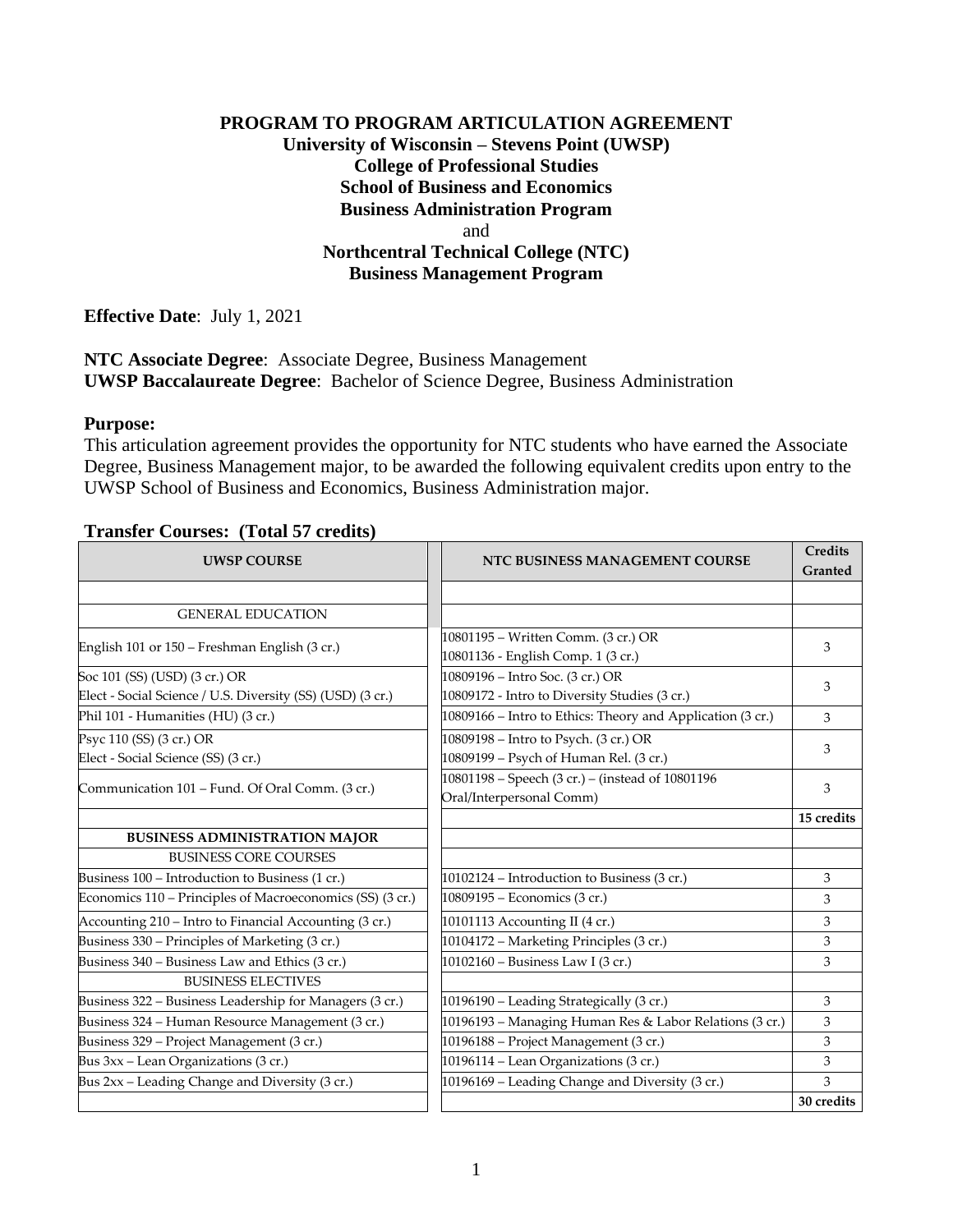| <b>GENERAL UWSP ELECTIVES</b>                       |                                                      |            |
|-----------------------------------------------------|------------------------------------------------------|------------|
| Bus $1xx -$ Accounting I (3 cr.)                    | 10101111 Accounting I $(4 \text{ cr.})$              | 3          |
| Bus $2xx$ – The Branch (3 cr.) OR                   | 10102200 - The Branch (3 cr.) OR                     |            |
| Bus 2xx – Mentored Bus Exp (3 cr.)                  | 10102127 - Mentored Bus Exp (3 cr.)                  |            |
| Bus $1xx$ – Excel Level 1 (1 cr.)                   | 10103242 - Excel Level 1 (1 cr.)                     |            |
| Bus 1xx – Powerpoint Level 1 (1 cr.)                | 10103241 – Powerpoint Level 1 (1 cr.)                |            |
| Bus $1xx - Word Level 1 (1 cr.)$                    | 10103243 - Word Level 1 (1 cr.)                      |            |
| Bus 2xx – Team Building and Problem Solving (3 cr.) | 10196189 – Team Building and Problem Solving (3 cr.) | З          |
|                                                     |                                                      | 12 credits |
|                                                     |                                                      |            |
|                                                     | TOTAL TRANSFERRED CREDITS                            | 57         |

### **REQUIRED COURSES: (Total 66-72 credits)**

The following coursework will be required to obtain the Bachelor of Science in Business Administration:

| <b>UWSP REQUIREMENT</b>                              | <b>UWSP COURSE</b>                                    | Credits       |
|------------------------------------------------------|-------------------------------------------------------|---------------|
|                                                      |                                                       |               |
| <b>GENERAL EDUCATION</b>                             |                                                       |               |
| <b>Written Communication</b>                         | Engl 202 - Sophomore English                          | 3             |
| Wellness                                             | Choose from designated classes                        | $\mathbf{1}$  |
| Arts (ART)                                           | Choose from designated classes                        | 3             |
| Historical Perspectives (HP)                         | Choose from designated classes                        | 3             |
| Natural Sciences (NS)                                | Choose from designated classes                        | 3             |
| Additional ART/HU/HP/NS                              | Choose from designated classes                        | 3             |
| Global Awareness (GA)                                | Can be satisfied with above classwork                 | $0 - 3$       |
| Environmental Responsibility (ER)                    | Can be satisfied with above classwork                 | $0 - 3$       |
|                                                      |                                                       |               |
|                                                      |                                                       | 16-22 credits |
| <b>BUSINESS ADMINISTRATION MAJOR</b>                 |                                                       |               |
| <b>BUSINESS CORE COURSES</b>                         |                                                       |               |
| Math for Social Sciences or Applied Calculus         | Math 109 or 111*                                      | 4             |
| Elementary Statistical Methods (QL)                  | Math 255                                              | 4             |
| Principles of Microeconomics (SS)                    | Econ 111                                              | 3             |
| Introduction to Managerial Accounting                | Acct 211                                              | 3             |
| Written Communication for the Business Professional  | <b>Bus 300</b>                                        | 3             |
| Oral Communication for the Business Professional     | <b>Bus 301</b>                                        | 3             |
| Organizational Behavior                              | <b>Bus 325</b>                                        | 3             |
| Principles of Finance                                | <b>Bus 350</b>                                        | 3             |
| Principles of Production                             | <b>Bus 360</b>                                        | 3             |
| Management Information Systems                       | <b>Bus 370</b>                                        | 3             |
| Principles of Business Analytics                     | Bus 380                                               | 3             |
| Internship (EL)                                      | Bus 497                                               | 3             |
| Management Capstone                                  | <b>Bus 480</b>                                        | 3             |
| BUSINESS ADMINISTRATION ELECTIVES                    |                                                       |               |
| Choose from 200-400 level ACCT, BUS, or ECON courses | See course catalog and semester timetable for options | 3             |
| Choose from 200-400 level ACCT, BUS, or ECON courses | See course catalog and semester timetable for options | 3             |
| Choose from 200-400 level ACCT, BUS, or ECON courses | See course catalog and semester timetable for options | 3             |
|                                                      |                                                       | 50 credits    |
|                                                      |                                                       |               |
|                                                      |                                                       |               |
|                                                      | <b>TOTAL REMAINING CREDITS</b>                        | 66-72         |